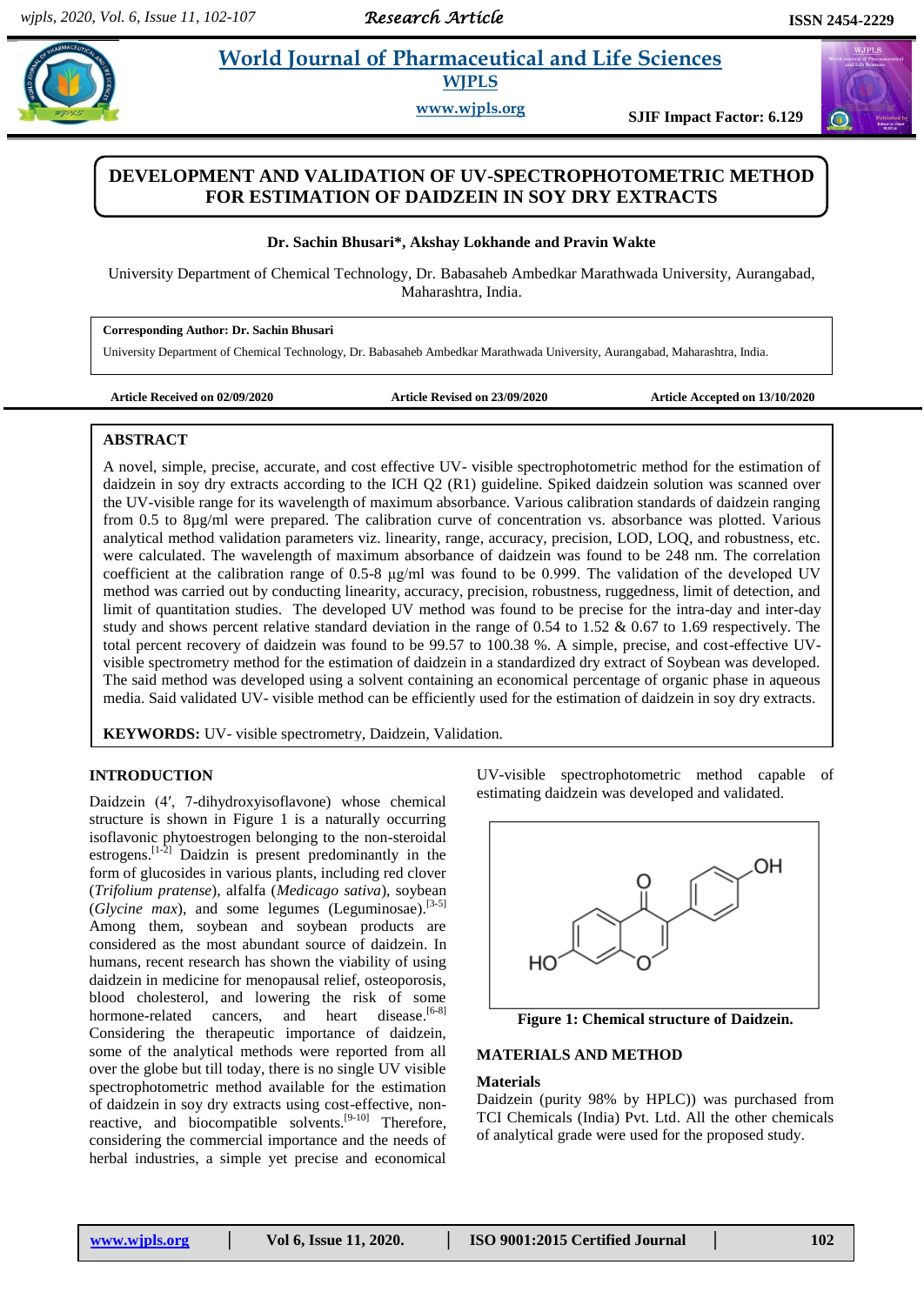### **Instruments Used**

A double beam UV-visible spectrometer (UV-530, Jasco) with spectra manager software was used for the analysis. Quartz cells having a 3 cm length with 1 cm path length were used for spectral measurement. Weighing balance (Essae, Vibra HT) with internal calibration mode was used for the accurate weighing purpose.

### **Preparation of standard stock solution**

Accurately weighed 5 mg of daidzein was transferred into the calibrated volumetric flask and dissolved in 5 ml mixture of Methanol and Water (50:50  $v/v$ ) to achieve a stock solution of 1000 μg/ml (Stock-I). Further diluting Stock- I solution with a co-solvent system of Methanol and water to get the desired concentration of 10 µg/ml (Stock II).

### **Determination of wavelength of maximum absorbance (λmax)**

Stock-II solution was scanned using full scan mode for the entire range of UV and visible i.e. 800 to 200 nm with a co-solvent system of Methanol and Water as a blank. After obtaining the spectrum,  $\lambda_{\text{max}}$  was identified with the help of software. To achieve reproducible results, the above method was repeated five times.

### **Preparation of calibration curve**

The calibration curve was prepared by diluting the stock-II solution to achieve the six different calibration standards representing 0.5, 1, 2, 4, 6, 8 μg/ml strength. The absorbance of each calibration standard was measured at pre-identified  $\lambda_{\text{max}}$ ; 248 nm using fixed wavelength measurement mode. The calibration curve representing concentration vs. absorbance was plotted. Above mentioned procedure was repeated five times so that reproducible results can be obtained.

### **Method Validation**

The developed UV method for the estimation of daidzein was validated as per the ICH guideline.<sup>[11-12]</sup> Different validation parameters like linearity, accuracy, precision, robustness, ruggedness, limit of detection (LOD), and limit of quantitation (LOQ) for the proposed method were evaluated.

## **Linearity and Range**

The linearity of the proposed UV method was established using six different calibration standards. Based on the analysis of calibration standards, calibration curves in terms of absorbance vs. concentration plots were developed and subjected to linear least square regression analysis. The correlation coefficient value was considered to be an important factor for establishing the linearity of the proposed method. The interval between the upper and lower concentration limit with acceptable linearity was reported to be the range of the proposed UV method.

#### **Accuracy**

The accuracy of the proposed UV method was evaluated using recovery studies after the standard addition of analyte of interest i.e. daidzein. Three different solutions of daidzein were prepared in triplicate at a level of 80%, 100% and 120% of its predefined concentration. To the predefined concentrations, different amounts of daidzein were added (standard addition method) and the accuracy was calculated based on percent recovery. For calculating the percent recovery following formula was used.

% RC=  $(SPS-S/SP) \times 100$ Where,  $SPS =$  Amount found in the spiked sample  $S =$  Amount found in the sample  $SP =$  Amount added to the sample  $% RC = Percent recovery$ 

### **Precision**

The precision of the proposed UV method was established by performing Intra- and inter-day UV analysis of predefined samples. The study was performed at three concentration levels. The intra-day precision study was carried out by preparing fifteen different daidzein solutions of 0.5, 4, and 8 μg/ml strength (5 solutions of each concentration) and analyzing the same in the morning, afternoon, and evening time of the same day. Deviation in the results was calculated in terms of % relative standard deviation (% RSD). Similarly, the inter-day precision study was carried out by analyzing the above-mentioned solutions at three consecutive days.

### **Robustness**

The robustness of the developed UV method was established using a different percentage of methanol in the co-solvent system. The methanol percentage in the co-solvent system was intentionally adjusted to 45 and 54 % and a middle-level quality control sample (4 µg/ml) of daidzein was prepared using the above mentioned co-solvent system separately. Samples (n=5) were analyzed at 248 nm for daidzein content. The results were calculated in terms of % RSD.

### **Ruggedness**

Ruggedness study of the method was carried out by analyzing triplicate samples of daidzein solution (4 μg/ml) using two different instruments (V-530, Jasco and BA-UV-2600, Bioage). Results were expressed in terms of % RSD.

### **Limit of Detection (LOD)**

The LOD of the developed UV method was calculated by using the following formula  $LOD=3.3\times SD/S$ Where, SD= Standard deviation of Y-intercepts S= Slope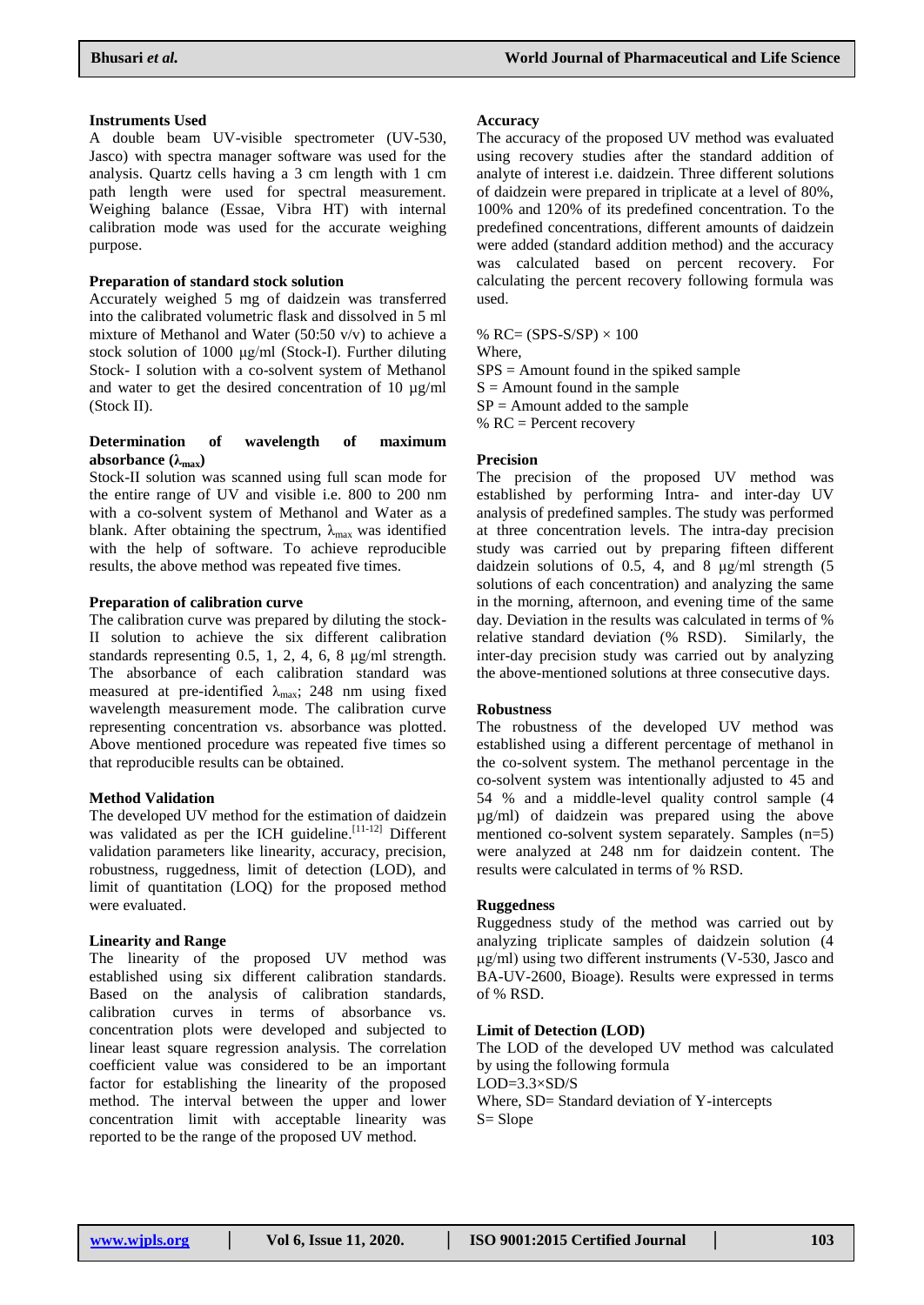#### **Limit of Quantitation (LOQ)**

The LOQ of the developed UV method was calculated by using the following formula  $LOO= 10\times SD/S$ Where, SD= Standard deviation of Y-intercepts S= Slope

### **Estimation of daidzein in soy dry extracts**

Soybean *(Glycine max (L.)* seeds were dried at  $50^{\circ}$ C using a Microtray drier (S.B. Panchal and company, Mumbai, India) and powdered using a twin-blade mixer (Bajaj electrical ltd., Mumbai, India). To select uniform particle size, the powder was sifted in a sieve shaker (CIP Machineries, Ahmedabad, India) with sieves of different sizes (12, 24, 45, 85 and 120 mesh, Swastika electric and scientific works, Ambala, India) for 15 min. Powder passed through 120 mesh sieve was collected and used for further extraction.

Soxhlet assisted extraction (SAE) technique was used for the extraction of Soybean. Fifty g of powdered Soybean seeds were placed in a thimble (Borosil, Mumbai, India) which was inserted into a Soxhlet apparatus. The material was exhaustively extracted with 95% ethanol. SAE was performed for 8 h. After the predefined extraction period, the solvent was distilled off under reduced pressure using a rotary vacuum evaporator

(Heidolph Instruments GmbH & co. Germany) to obtain the dry extract.

Accurately weighed 5 mg of dry extract of Soybean seeds was transferred into the calibrated volumetric flask and dissolved using 5 ml of ethanol to achieve a stock solution of 1000 μg/ml (Stock-III). Stock- III solution was suitably diluted with a co-solvent system and analyzed for the daidzein content using the proposed UV method.

### **RESULTS AND DISCUSSION**

### **Determination of wavelength of maximum absorbance**

The identification of the wavelength of maximum absorbance is a prerequisite for quantitative UV analysis. Solution representing absorbance value less than 1 is generally considered to be suitable for the determination of the wavelength of maximum absorbance. Considering the prerequisite and the suitability, the determination of maximum wavelength for the daidzein solution was carried out using a full scan mode of UV-Visible spectrophotometer (figure 2). A full scan was processed using UV software and the  $\lambda_{\text{max}}$  was identified with the help of software. It was found to be 248 nm for daidzein.



**Figure 2: UV-visible spectra of daidzein.**

### **Preparation of calibration curve**

Quantification of unknown samples by UV-Visible spectrophotometer or any other instrumental method of analysis needs a reproducible calibration curve and an equation stating the correlation between concentration and the response. As compared to the graphical method, the above-stated method is widely accepted and reproducible. Considering the utility of the quantitative analysis of daidzein, the calibration curve for daidzein was developed using six different calibration standards. The absorbance of different calibration standards at 284 nm was recorded using a fixed wavelength mode of UV-Visible spectrophotometer. The calibration curve was repeated five times and the mean values  $\pm$  deviation was reported as shown in Table 1.

### **Table 1: Calibration standard data for daidzein.**

| Concentration (µg/ml) | <b>Absorbance</b>   |
|-----------------------|---------------------|
| 0.5                   | $0.0521 \pm 0.0015$ |
|                       | $0.1255 \pm 0.0027$ |
| 2                     | $0.2017 \pm 0.0029$ |
|                       | $0.4161 \pm 0.0037$ |
|                       | $0.6177 \pm 0.0012$ |
|                       | $0.8947 \pm 0.0035$ |

#### **Method validation Linearity and Range**

Linearity and range are the key parameters of an analytical method that demonstrates the limit within which the intended method is to be used for its optimum performance. Considering the prime importance of linearity and the range, a six-point calibration curve of daidzein covering a range of 0.5-8 μg/ml was plotted.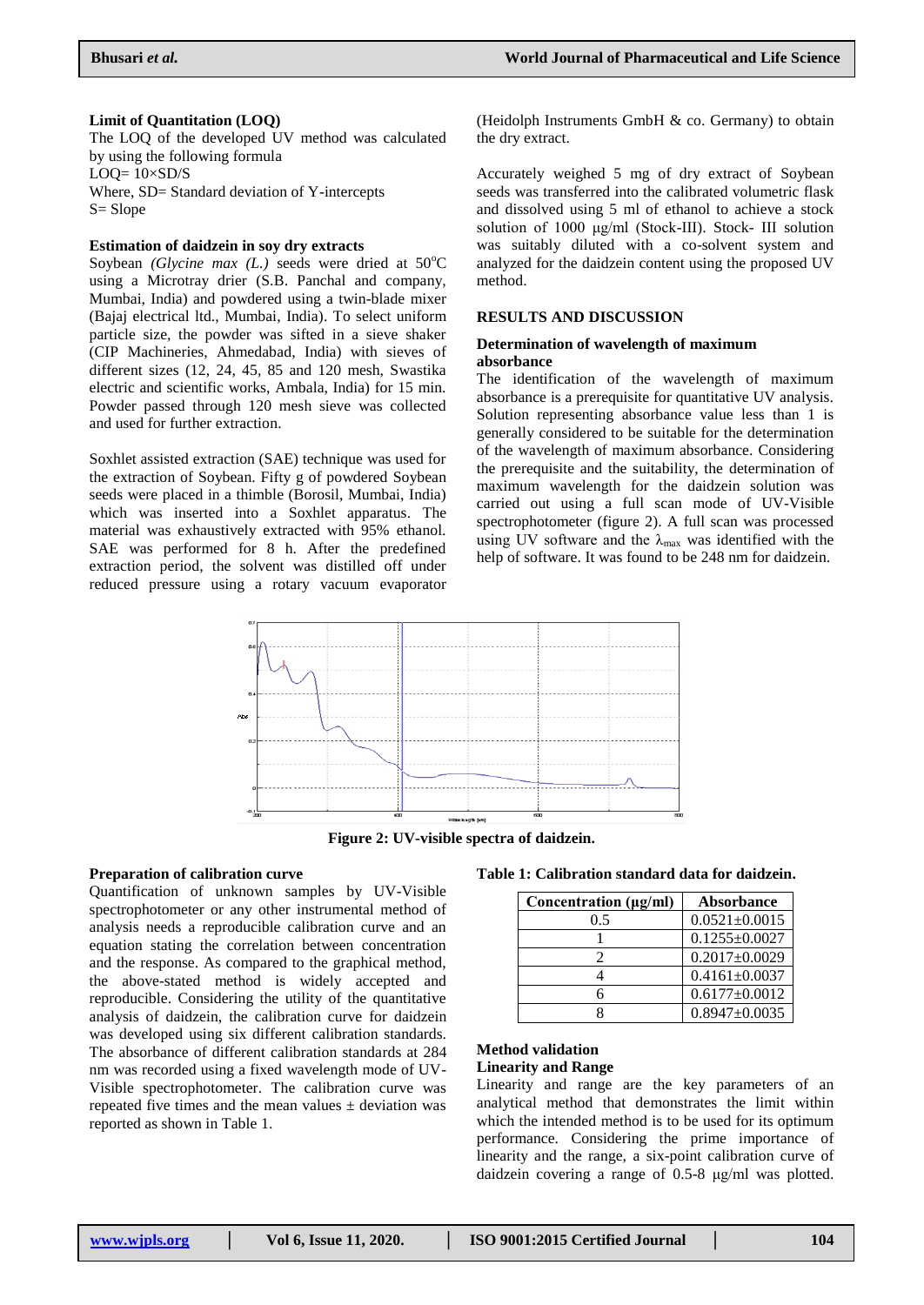Details of concentrations and the respective mean absorbance values are depicted in Table 1. The calibration curve when subjected to least square regression analysis yielded an equation; y =

0.1117x+0.044 with a correlation coefficient 0.999 as shown in Figure 3. From the linearity study, it was revealed that the developed UV method was linear in the pre-defined concentration range of calibration standards.



**Figure 3: Calibration curve for daidzein.**

### **Accuracy**

Accuracy is a measure of the closeness of the experimental value to the actual amount of the substance in the matrix. Accuracy is to be established over the entire calibration range of the analytical method so that at any point of determination, results obtained would be reliable. In the case of the UV method for daidzein, accuracy was established using recovery studies. At 80 % standard addition, the mean recovery of daidzein was

found to be 99.57% whereas, at 100 and 120 % standard addition, it was found to be 99.78 and 100.38% respectively. % RSD was found to be less than 2 for the daidzein recovery studies as shown in Table 2. From the results of accuracy studies, it was observed that the developed UV method is highly accurate as the percent recovery was between 99.57 to 100.38%, and the % RSD was well below 2%.

| Table 2: Accuracy data of the UV method for daidzein. |  |  |  |
|-------------------------------------------------------|--|--|--|
|-------------------------------------------------------|--|--|--|

| S           | <b>Concentration</b>         | Origin            | Amount            | $\frac{0}{0}$   | Mean $%$        | $\frac{6}{6}$ |
|-------------|------------------------------|-------------------|-------------------|-----------------|-----------------|---------------|
| No.         | $\left( \frac{0}{0} \right)$ | $level(\mu g/ml)$ | $added(\mu g/ml)$ | <b>Recovery</b> | <b>Recovery</b> | <b>RSD</b>    |
|             | 80                           |                   | 0.8               | 99.48           |                 |               |
| 2           | 80                           |                   | 0.8               | 99.41           | 99.57           | 0.2223        |
| 3           | 80                           |                   | 0.8               | 99.83           |                 |               |
| 4           | 100                          |                   |                   | 99.82           |                 |               |
| 5           | 100                          |                   |                   | 11015           | 99.78           | 0.3929        |
| 6           | 100                          |                   |                   | 99.37           |                 |               |
| ⇁           | 120                          | Λ                 | 9.6               | 101.14          |                 |               |
| 8           | 120                          |                   | 9.6               | 99.56           | 100.38          | 0.7908        |
| $\mathbf Q$ | 120                          | ◠                 | 9.6               | 100.43          |                 |               |

### **Precision**

Precision is a measure of the degree of scatter. It expresses the reproducibility of the measurements. It is expected that an analytical method should generate reproducible outcomes. A precise analytical method leads to accurate results. Considering the importance of reproducible yet accurate results, intra- and inter-day precision of the developed UV method was established at 1, 4, and 8 μg/ml levels of daidzein. The results in terms of mean absorbance values, percent assay, and % RSD for the intra- and inter-day precision study are demonstrated in Table 3 and Table 4 respectively. % RSD values of the intra-day precision study were found to be between 0.54 and 1.52 whereas those of inter-day precision study was in between 0.67 and 1.69. Overall, %

RSD values of less than 2 showed the precision of the developed UV method.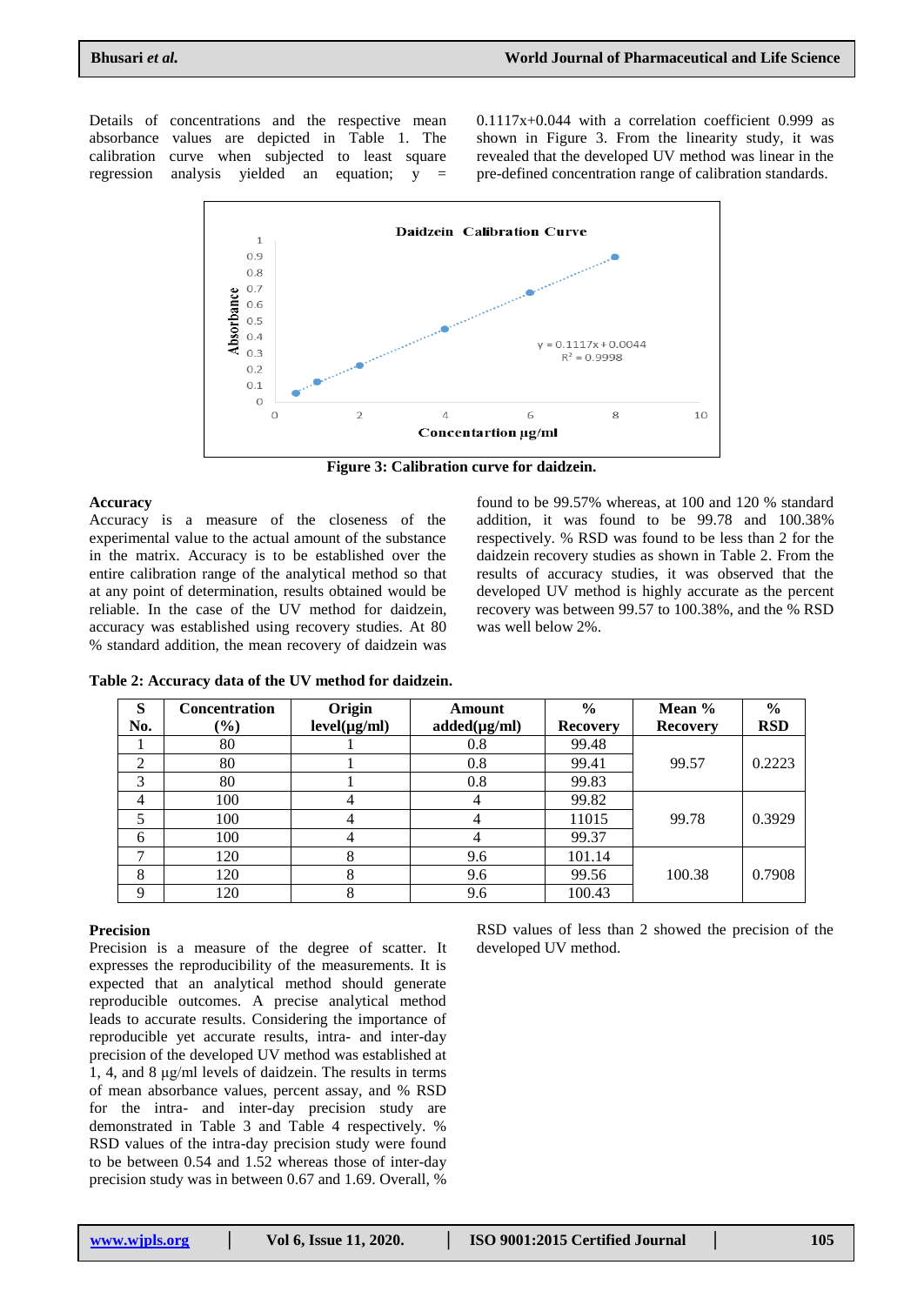|    |                    | <b>Morning</b> |               |               | <b>Afternoon</b> |               |               | Evening     |               |               |
|----|--------------------|----------------|---------------|---------------|------------------|---------------|---------------|-------------|---------------|---------------|
| D. | Concentration      | <b>Mean</b>    | $\frac{0}{0}$ | $\frac{0}{0}$ | Mean             | $\frac{0}{0}$ | $\frac{0}{0}$ | <b>Mean</b> | $\frac{0}{0}$ | $\frac{0}{0}$ |
| NO | Range $(\mu g/ml)$ |                | Assav         | <b>RSD</b>    |                  | Assav         | <b>RSD</b>    |             | Assav         | <b>RSD</b>    |
|    |                    | 0.9917         | 99.17         | .04           | .0278            | 102.78        | 0.66          | .0218       | 102.18        | . .44         |
|    |                    | 3.9528         | 98.82         | .06           | 3.9955           | 99.88         | . 35          | 3.9808      | 99.92         | 1.52          |
|    |                    | 7.9939         | 99.92         | 0.66          | 7.9811           | 99.76         | 0.54          | 8.0252      | 100.31        | 0.80          |

**Table 3: Intra-day precision data of UV method for daidzein.**

**Table 4: Inter-day precision data of UV method for daidzein.**

|              |                                     | Day 1       |                        | Day 2                       |             |                        | Day 3                       |             |                               |       |
|--------------|-------------------------------------|-------------|------------------------|-----------------------------|-------------|------------------------|-----------------------------|-------------|-------------------------------|-------|
| <b>S. NO</b> | Concentration<br>Range $(\mu g/ml)$ | <b>Mean</b> | $\frac{0}{0}$<br>Assay | $\frac{6}{6}$<br><b>RSD</b> | <b>Mean</b> | $\frac{0}{0}$<br>Assav | $\frac{6}{6}$<br><b>RSD</b> | <b>Mean</b> | $\frac{0}{0}$<br><b>Assay</b> | % RSD |
|              |                                     | 1.01        | 101.38                 | 1.05                        | 1.01        | 101.65                 | . 69                        | 1.01        | 101.47                        | 1.50  |
|              |                                     | 3.97        | 99.40                  | . 31                        | 3.99        | 99.92                  | 0.90                        | 3.99        | 99.94                         | 0.86  |
|              |                                     | 8.00        | 100.00                 | 0.67                        | 1.97<br>⇁   | 99.66                  | 0.60                        | 8.01        | 100.17                        | 0.72  |

### **Robustness**

The robustness of the analytical method is the ability of a method to resist the change in its performance in spite of a small, deliberate change in method parameters. It is an important parameter of the analytical method as a small, unintentional change in method parameters like solvent composition, buffer strength, pH, etc. may occur during routine use and may hamper the performance of the said method. It is expected that such a change should not alter the performance of the analytical method. Therefore, a robust analytical method is preferred. The robustness of the proposed UV method was established by modifying the composition of the co-solvent system. The change in methanol percentage (45 to 55%) in the co-solvent system did not affect the method performance. % RSD values were found to be between 0.1.06 and 1.31 as shown in Table 5. % RSD values below 2 depicted that the proposed UV method is robust in nature.

**Table 5: Robustness data of the UV method for daidzein.**

| <b>S. NO</b> | Concentration $(\mu g/ml)$ | ■ % Methanol   Amount found | $%$ RSD |
|--------------|----------------------------|-----------------------------|---------|
|              |                            | า 4351                      |         |
|              |                            | 1442.7                      | .06     |

### **Ruggedness**

The ruggedness of the analytical method is the ability of a method to resist the change in its performance in spite of influential environmental factors like temperature. Rugged analytical methods are preferred as these methods are free from the impact of environmental/external factors. In order to establish the ruggedness of the proposed UV method, the daidzein solution was analyzed using two different UV-Visible spectrophotometers of two different labs. Sample analysis and data processing resulted in % RSD values between 0.76 and 1.34. Results revealed that the proposed UV method was rugged as it showed % RSD values less than 2 as shown in Table 6.

**Table 6: Ruggedness data of the UV method for daidzein.**

| S. No. | $\vert$ Concentration ( $\mu$ g/ml) $\vert$ Instrument |         | <b>Amount found</b> | $%$ RSD |
|--------|--------------------------------------------------------|---------|---------------------|---------|
|        |                                                        | Jasco   | 0.4484              | 0.76    |
|        |                                                        | Bio-age | 0.4226              | 1.34    |

### **Limit of Quantitation (LOQ) and Limit of Detection (LOD)**

LOQ represents the lowermost concentration that can be analyzed with acceptable accuracy and precision. Generally, LOQ is the first calibration standard. LOD and LOQ of the proposed UV method were found to be 3.21 and 9.72 µg/ml respectively as shown in Table 7. Lower LOQ value indicated that the proposed method would be suitable for analyzing the samples containing even small quantities of daidzein.

#### **Table 7: LOD & LOQ data for UV method for daidzein.**

| .          | $3.21$ ug/ml                |
|------------|-----------------------------|
| . <i>.</i> | $\mu \sigma / m$<br>$+T$ ). |

### **Estimation of daidzein in soy dry extracts**

The developed UV method was successfully applied for the estimation of daidzein content in soy dry extracts. By the proposed UV method, daidzein content in Soxhlet extracts of Soybean *(Glycine max (L.)* was found to be  $2.5 \pm 0.41$  mg/g feed.